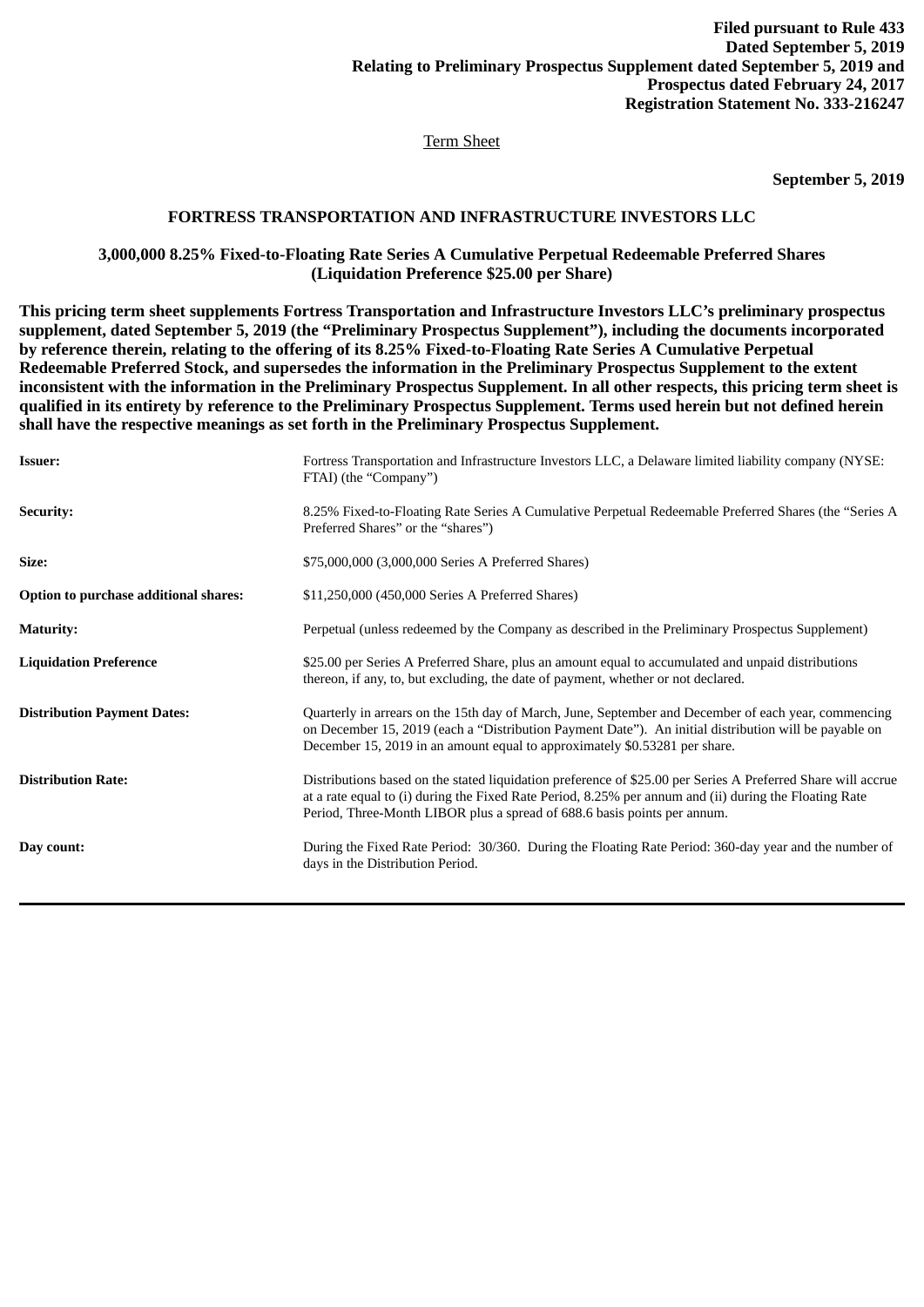| <b>Optional Redemption on or after September</b><br>15, 2024:             | At any time on or after September 15, 2024, the Company may redeem, in whole or in part, the Series A<br>Preferred Shares at a redemption price of \$25.00 per Series A Preferred Share, plus an amount equal to all<br>accumulated and unpaid distributions thereon, if any, to, but excluding, the date of redemption, whether or<br>not declared.                                                                                                                                                                                                                                                                                                                                                                                   |  |
|---------------------------------------------------------------------------|----------------------------------------------------------------------------------------------------------------------------------------------------------------------------------------------------------------------------------------------------------------------------------------------------------------------------------------------------------------------------------------------------------------------------------------------------------------------------------------------------------------------------------------------------------------------------------------------------------------------------------------------------------------------------------------------------------------------------------------|--|
| <b>Optional Redemption upon a Ratings Event:</b>                          | At any time within 120 days after the conclusion of any review or appeal process instituted by the<br>Company following the occurrence of a Ratings Event, the Company may, at its option, redeem the Series<br>A Preferred Shares, in whole but not in part, prior to September 15, 2024, at a redemption price per Series<br>A Preferred Share equal to \$25.50 (102% of the liquidation preference of \$25.00), plus an amount equal to<br>all accumulated and unpaid distributions thereon to, but excluding, the date of redemption, whether or not<br>declared.                                                                                                                                                                  |  |
| <b>Optional Redemption upon a Change of</b><br>Control:                   | If a Change of Control occurs, the Company may, at its option, redeem the Series A Preferred Shares, in<br>whole but not in part, prior to September 15, 2024 and within 60 days after the occurrence of such Change<br>of Control, at a price of \$25.25 per Series A Preferred Share, plus an amount equal to all accumulated and<br>unpaid distributions thereon to, but excluding, the date of redemption, whether or not declared.                                                                                                                                                                                                                                                                                                |  |
| <b>Distribution Rate Step-Up Following a</b><br><b>Change of Control:</b> | If (i) a Change of Control occurs (whether before, on or after September 15, 2024) and (ii) the Company<br>does not give notice prior to the 31st day following the Change of Control to redeem all the outstanding<br>Series A Preferred Shares, the distribution rate per annum on the Series A Preferred Shares will increase by<br>5.00%, beginning on the 31st day following such Change of Control.                                                                                                                                                                                                                                                                                                                              |  |
| <b>Optional Redemption upon a Tax</b><br><b>Redemption Event:</b>         | If a Tax Redemption Event occurs, the Company may, at its option, redeem the Series A Preferred Shares,<br>in whole but not in part, prior to September 15, 2024 and within 60 days after the occurrence of such Tax<br>Redemption Event, at a price of \$25.25 per Series A Preferred Share, plus an amount equal to all<br>accumulated and unpaid distributions thereon, if any, to, but excluding, the date of redemption, whether or<br>not declared.                                                                                                                                                                                                                                                                              |  |
| Listing:                                                                  | The Company intends to file an application to list the Series A Preferred Shares on the New York Stock<br>Exchange (the "NYSE") under the symbol "FTAI PR A." If the application is approved, trading of the<br>Series A Preferred Shares on the NYSE is expected to begin within 30 days after the original issue date.                                                                                                                                                                                                                                                                                                                                                                                                               |  |
| <b>Trade Date:</b>                                                        | September 5, 2019                                                                                                                                                                                                                                                                                                                                                                                                                                                                                                                                                                                                                                                                                                                      |  |
| <b>Settlement Date:</b>                                                   | September 12, 2019 (T+5). We expect to deliver the shares against payment for the shares on or about<br>September 12, 2019, which will be the fifth business day following the date of the pricing of the shares<br>("T+5"). Under Rule 15c6-1 of the Securities Exchange Act of 1934, trades in the secondary market<br>generally are required to settle in two business days, unless the parties to a trade expressly agree otherwise.<br>Accordingly, purchasers who wish to trade shares on the date of pricing or the next two succeeding<br>business days will be required, by virtue of the fact that the shares initially will settle in T+5 to specify<br>alternative settlement arrangements to prevent a failed settlement. |  |
| <b>Public Offering Price:</b>                                             | \$25.00 per Series A Preferred Share                                                                                                                                                                                                                                                                                                                                                                                                                                                                                                                                                                                                                                                                                                   |  |